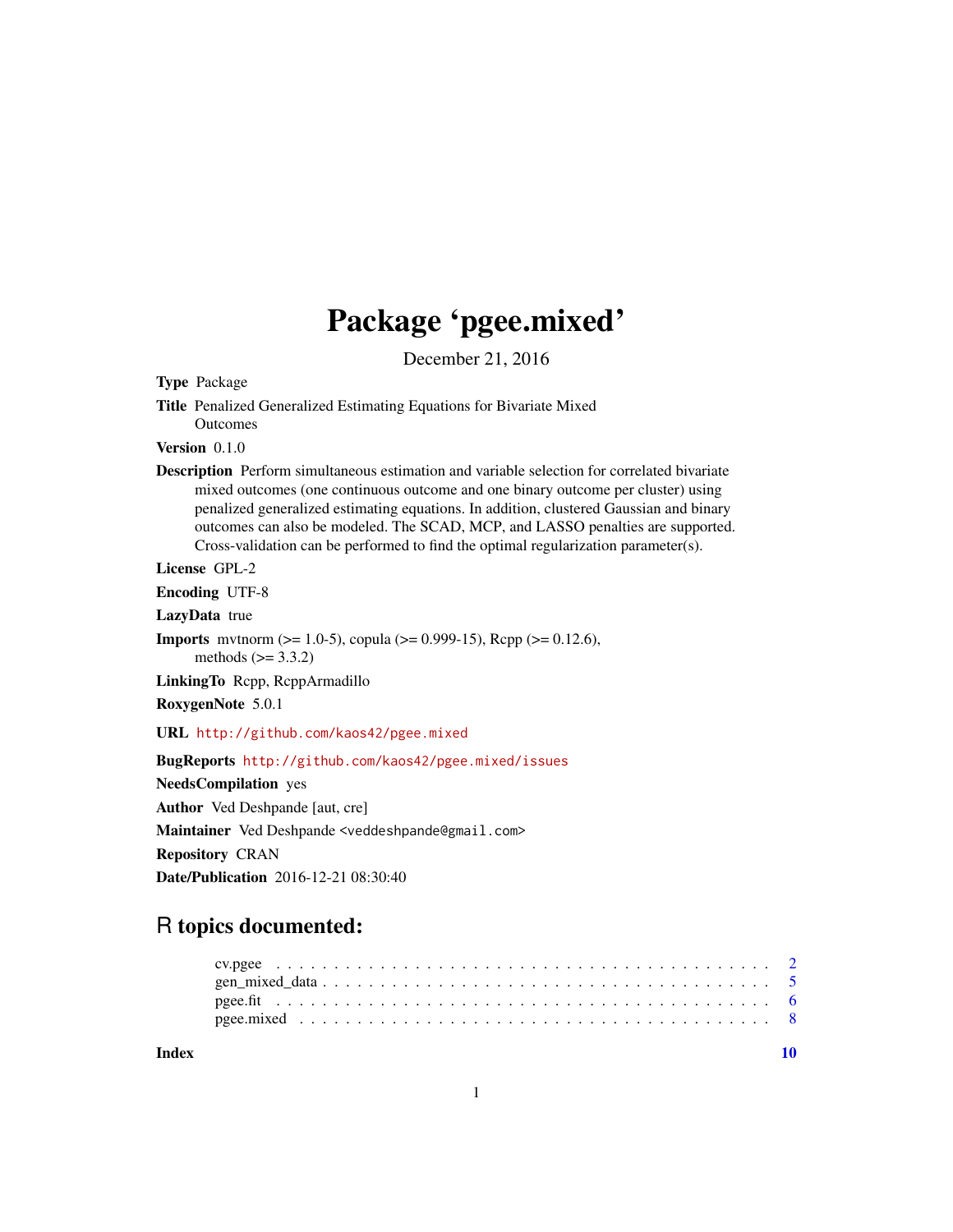<span id="page-1-0"></span>

#### Description

Performs k-fold cross-validation for Penalized Generalized Estimating Equations (PGEEs) over grid(s) of tuning parameters lambda. Linear and binary logistic models are supported. In particular, can handle the case of bivariate correlated mixed outcomes, in which each cluster consists of one continuous outcome and one binary outcome.

#### Usage

```
cv.pgee(N, m, X, Z = NULL, y = NULL, yc = NULL, yb = NULL, K = 5,grid1, grid2 = NULL, wctype = "Ind", family = "Gaussian", eps = 1e-06,
 maxiter = 1000, tol.coef = 0.001, tol.score = 0.001, init = NULL,
  standardize = TRUE, penalty = "SCAD", warm = TRUE, weights = rep(1,N), type_c = "square", type_b = "deviance", marginal = 0, FDR = FALSE,
  fdr.corr = NULL, fdr.type = "all")
```
#### Arguments

| N     | Number of clusters.                                                                                                                                                                                                                                               |
|-------|-------------------------------------------------------------------------------------------------------------------------------------------------------------------------------------------------------------------------------------------------------------------|
| m     | Cluster size. Assumed equal across all clusters. Should be set to 2 for fam-<br>ily=="Mixed".                                                                                                                                                                     |
| X     | Design matrix. If family=="Mixed", then design matrix for continuous re-<br>sponses. For family!="Mixed", should have $N^*$ m rows. For family=="Mixed",<br>should have N rows.                                                                                   |
| Z     | Design matrix for binary responses for family=="Mixed". Should not be pro-<br>vided for other family types. If not provided for family=="Mixed", is set equal to<br>X. For family!="Mixed", should have $N^*m$ rows. For family=="Mixed", should<br>have N rows.  |
| y     | Response vector. Don't use this argument for family $==$ "Mixed". Instead,<br>use arguments yc and yb. Since the cluster size is assumed equal across clus-<br>ters, the vector is assumed to have the form $c(y_1, y_2,,y_N)$ , with $y_i =$<br>$c(y_i1,,y_i)$ . |
| уc    | Continuous response vector. Use only for family=="Mixed".                                                                                                                                                                                                         |
| yb    | Binary $(0/1)$ response vector. Use only for family=="Mixed".                                                                                                                                                                                                     |
| K     | Number of folds.                                                                                                                                                                                                                                                  |
| grid1 | For family!="Mixed", the grid of tuning parameters. For family=="Mixed", the<br>grid of tuning parameters for coefficients corresponding to the continuous out-<br>comes.                                                                                         |
| grid2 | For family=="Mixed", the grid of tuning parameters for coefficients correspond-<br>ing to the binary outcomes. Not used for family!="Mixed".                                                                                                                      |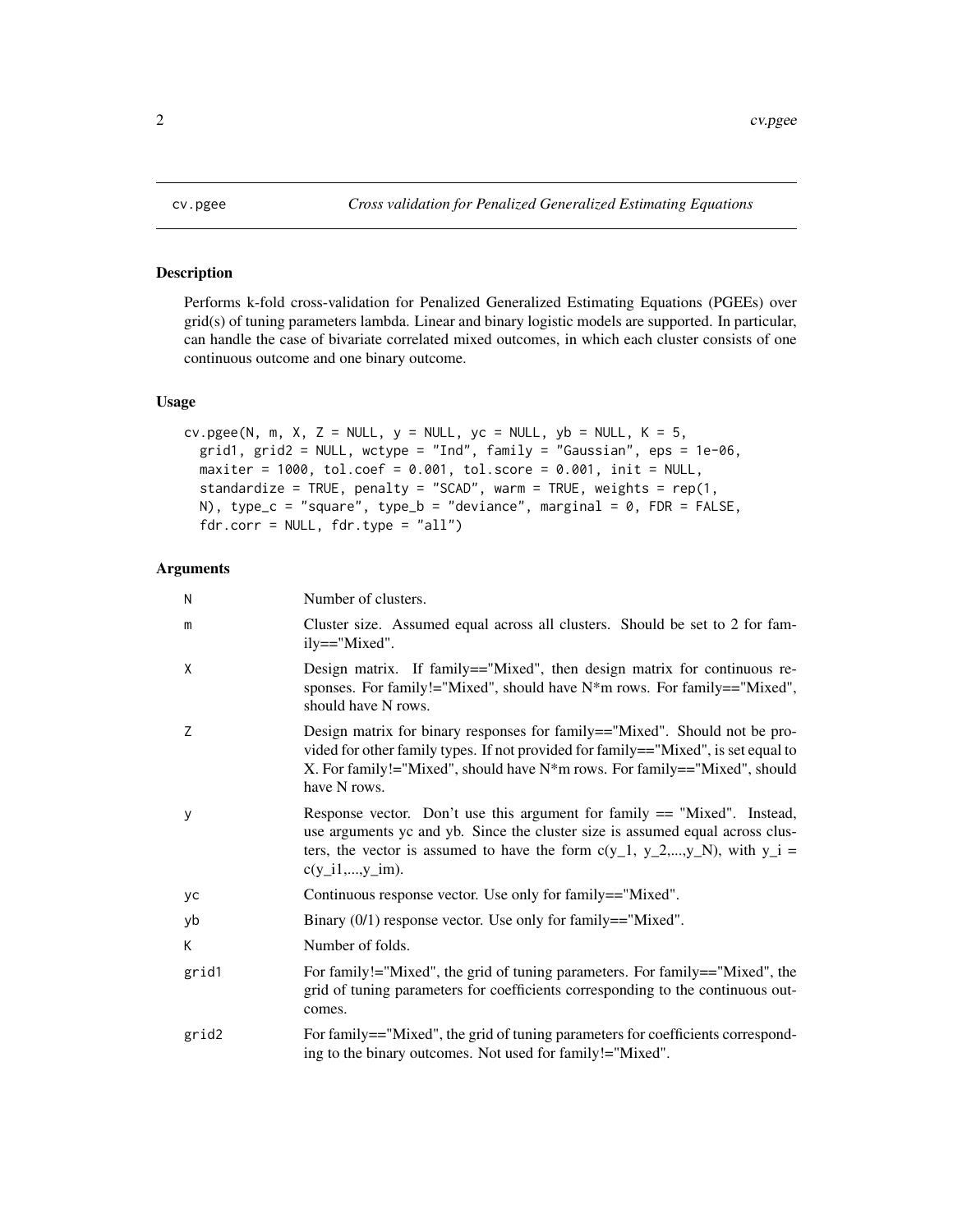#### cv.pgee 3

| wctype      | Working correlation type; one of "Ind", "CS", or "AR1". For family=="Mixed",<br>"CS" and "AR1" are equivalent.                                                                                                                         |
|-------------|----------------------------------------------------------------------------------------------------------------------------------------------------------------------------------------------------------------------------------------|
| family      | "Gaussian", "Binomial", or "Mixed" (use the last for bivariate mixed outcomes).<br>Note that for "Binomial", currently only binary outcomes are supported.                                                                             |
| eps         | Disturbance in the Linear Quadratic Approximation algorithm.                                                                                                                                                                           |
| maxiter     | The maximum number of iterations the Newton algorithm tries before declaring<br>failure to converge.                                                                                                                                   |
| tol.coef    | Converge of the Newton algorithm is declared if two conditions are met: The<br>L1-norm of the difference of successive iterates should be less than tol.coef<br>AND the L1-norm of the penalized score should be less than tol.score.  |
| tol.score   | See tol.coef.                                                                                                                                                                                                                          |
| init        | Vector of initial values for regression coefficients. For family=="Mixed", should<br>be c(init_c, init_b). Defaults to glm values.                                                                                                     |
| standardize | Standardize the design matrices prior to estimation?                                                                                                                                                                                   |
| penalty     | "SCAD", "MCP", or "LASSO".                                                                                                                                                                                                             |
| warm        | Use warm starts?                                                                                                                                                                                                                       |
| weights     | Vector of cluster weights. All observations in a cluster are assumed to have the<br>same weight.                                                                                                                                       |
| type_c      | Loss function for continuous outcomes. "square" (square error loss, the default)<br>or "absolute" (absolute error loss).                                                                                                               |
| type_b      | Loss function for binary outcomes. "deviance" (binomial deviance, the default)<br>or "classification" (prediction error).                                                                                                              |
| marginal    | For the mixed outcomes case, set to $0$ (the default) to account for both the con-<br>tinuous loss and the binary loss, set to 1 to only account for the continuous loss,<br>and set to 2 to only account for the binary loss.         |
| <b>FDR</b>  | Should the false discovery rate be estimated for family=="Mixed"? Currently,<br>FDR cannot be estimated for other family types.                                                                                                        |
| fdr.corr    | Association parameter to use in FDR estimation. The default is to use the asso-<br>ciation parameter estimated from the PGEEs.                                                                                                         |
| fdr.type    | Estimate the FDR for only the coefficients corresponding to the continuous out-<br>comes ("continuous"), for only the coefficients corresponding to the binary out-<br>comes ("binary"), or for all coefficients ("all", the default). |

#### Details

The function calls pgee. fit K times, each time leaving out 1/K of the data. The cross-validation error is determined by the arguments type\_c and type\_b. For family=="Mixed", the cross-validation error is (by default) the sum of the continuous error and the binary error.

### Value

A list

coefficients Vector of estimated regression coefficients. For family=="Mixed", this takes the form c(coef\_c, coef\_b).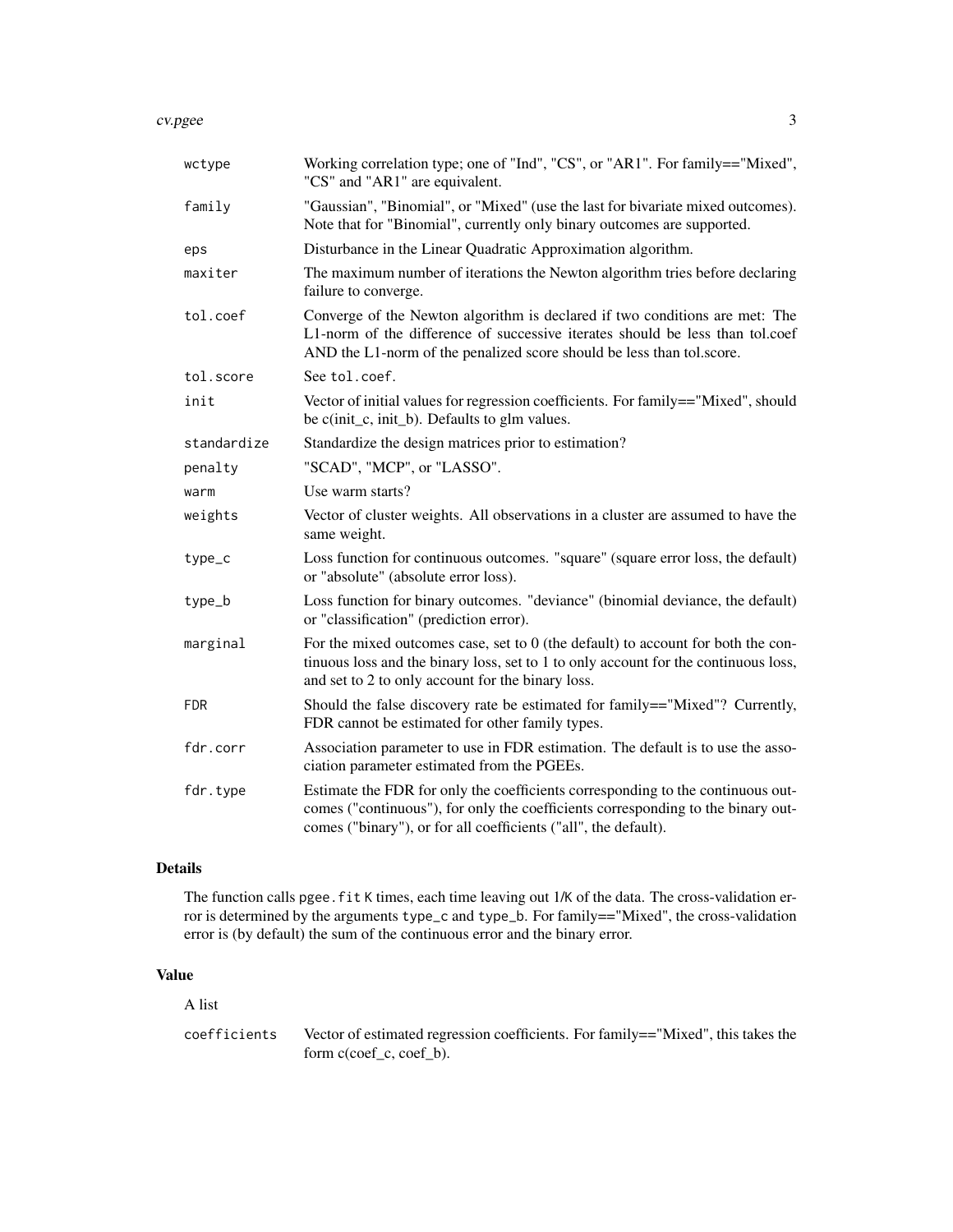| <b>VCOV</b> | Sandwich formula based covariance matrix of estimated regression coefficients<br>(other than the intercept(s)). The row/column names correspond to elements of<br>coefficients. |
|-------------|---------------------------------------------------------------------------------------------------------------------------------------------------------------------------------|
| phi         | Estimated dispersion parameter.                                                                                                                                                 |
| alpha       | Estimated association parameter.                                                                                                                                                |
|             | num_iterations Number of iterations the Newton algorithm ran.                                                                                                                   |
| converge    | $0 =$ converged, $1 =$ did not converge.                                                                                                                                        |
| PenScore    | Vector of penalized score functions at the estimated regression coefficients. If<br>the algorithm converges, then these should be close to zero.                                |
| <b>FDR</b>  | Estimated FDR for family=="Mixed", if requested.                                                                                                                                |
| lambda.loss | Cross validation loss (error) for the optimal tuning parameter(s) lambda, aver-<br>aged across folds.                                                                           |
| LossMat     | Matrix of cross validation losses. Rows denote tuning parameter values, columns<br>denote folds.                                                                                |

#### Examples

```
## Not run:
# Gaussian
N < - 100m < - 10p \le -50y \leftarrow \text{norm}(N * m)# If you want standardize = TRUE, you must provide an intercept.
X \le cbind(1, matrix(rnorm(N * m * (p - 1)), N * m, p - 1))
gr1 <- seq(0.001, 0.1, length.out = 100)
fit \le cv.pgee(X = X, y = y, N = N, m = m, grid1 = gr1, wctype = "CS",
            family = "Gaussian")
# Binary
y <- sample(0:1, N*m, replace = TRUE)
fit \leq cv.pgee(X = X, y = y, N = N, m = m, grid1 = gr1, wctype = "CS",
            family = "Binomial")
# Bivariate mixed outcomes
# Generate some data
Bc <- c(2.0, 3.0, 1.5, 2.0, rep(0,times=p-4))
Bb <- c(0.7, -0.7, -0.4, rep(0,times=p-3))
dat <- gen_mixed_data(Bc, Bc, N, 0.5)
# We require two grids of tuning parameters
gr2 <- seq(0.0001, 0.01, length.out = 100)
# Estimate regression coefficients and false discovery rate
fit <- cv.pgee(X = dat$X, Z = dat$Z, yc = dat$yc, yb = dat$yb, N = N, m = 2,
               wctype = "CS", family = "Mixed", grid1 = gr1, grid2 = gr2,
               FDR = TRUE)
```
## End(Not run)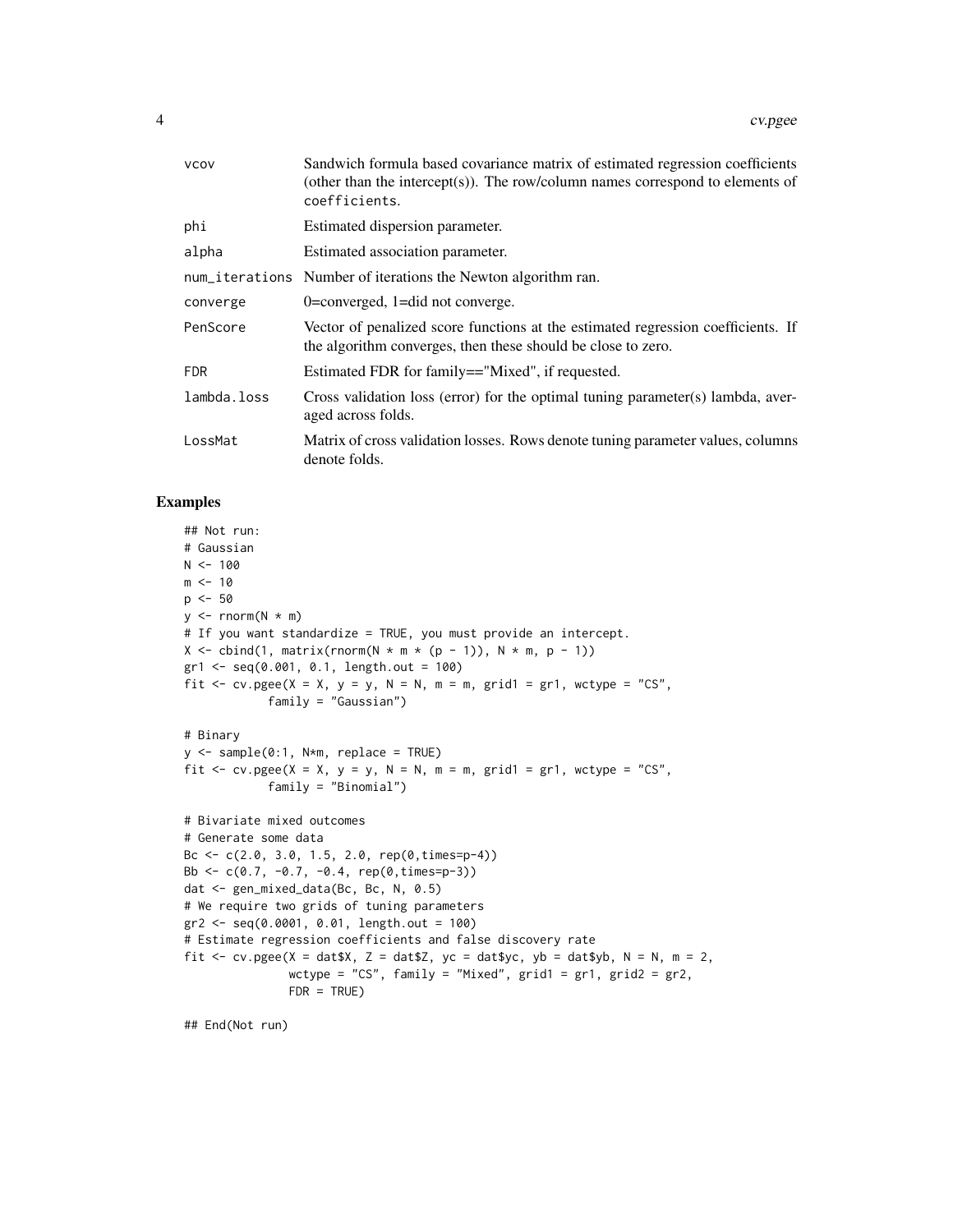<span id="page-4-0"></span>

#### Description

gen\_mixed\_data returns randomly generated correlated bivariate mixed outcomes, and covariate matrices to model them, based on design parameters set in the function.

#### Usage

```
gen_mixed_data(Beta.cont, Beta.bin, N, rho, intercept = TRUE, cov = "same",
 xcor = 0.25, sigma_yoc = 1
```
#### Arguments

| Beta.cont | Vector of true regression coefficients for the continuous outcome.                                                                                                                                                            |
|-----------|-------------------------------------------------------------------------------------------------------------------------------------------------------------------------------------------------------------------------------|
| Beta.bin  | Vector of true regression coefficients for the binary outcome.                                                                                                                                                                |
| N         | Number of pairs of correlated outcomes.                                                                                                                                                                                       |
| rho       | Gaussian copula parameter.                                                                                                                                                                                                    |
| intercept | Assume an intercept (for both outcomes)? (default TRUE). If TRUE, then the<br>first coefficient in Beta.cont and Beta.bin are assumed to correspond to inter-<br>cepts.                                                       |
| COV       | Specify if the covariate matrices for the continuous outcome and the binary out-<br>come should share all covariates (set to "same"), share some covariates (set to<br>"shared"), or share no covariates (set to "separate"). |
| xcor      | Correlation parameter for $AR(1)$ correlation structure of covariate design matri-<br>ces (assumed same for both).                                                                                                            |
| sigma_yc  | Marginal variance of continuous responses.                                                                                                                                                                                    |

#### Details

A Gaussian copula is used to generate the correlated outcomes. Marginally, the continuous outcome follows a normal distribution with identity link to covariates, while the binary outcome follows a Bernoulli distribution with logit link to covariates. Covariates are generated from a zero-mean unit variance multivariate normal distribution, with an AR(1) correlation structure.

#### Value

A list of generated data

| yс | Vector of continuous outcomes.                |
|----|-----------------------------------------------|
| νb | Vector of binary outcomes.                    |
| x. | Covariate matrix for the continuous outcomes. |
| Ζ  | Covariate matrix for the binary outcomes.     |
|    |                                               |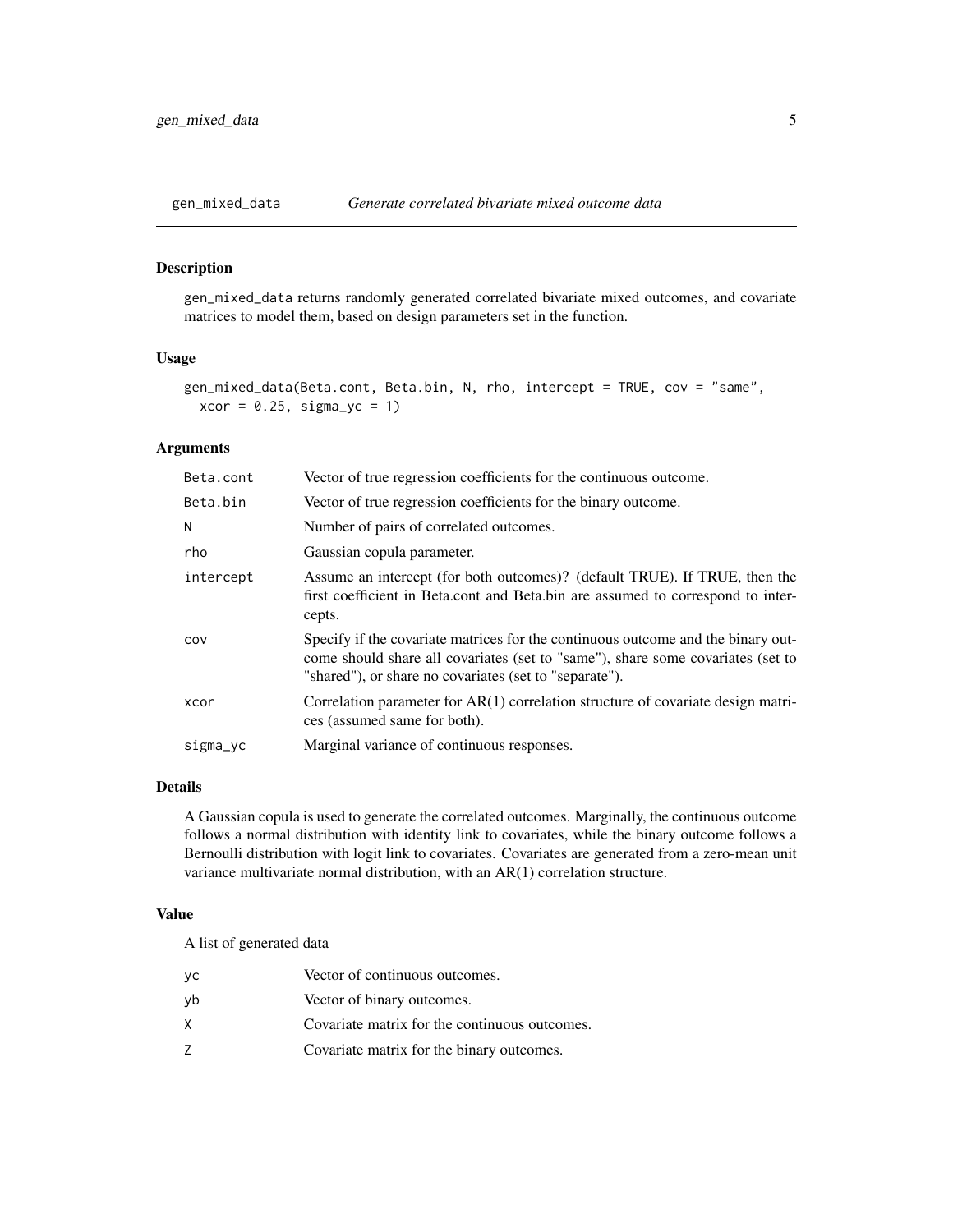#### Examples

```
# default settings
gen_mixed_data(rnorm(5), rnorm(5), 10, 0.5)
# separate covariate matrices, non-unit continuous variance
gen_mixed_data(rnorm(5), rnorm(5), 10, 0.5, cov = "separate", sigma_yc = 2)
```
#### pgee.fit *Penalized Generalized Estimating Equations*

#### Description

Estimate regression coefficients using Penalized Generalized Estimating Equations (PGEEs). Linear and binary logistic models are currently supported. In particular, can handle the case of bivariate correlated mixed outcomes, in which each cluster consists of one continuous outcome and one binary outcome.

#### Usage

```
pgee.fit(N, m, X, Z = NULL, y = NULL, yc = NULL, yb = NULL,
 wctype = "Ind", family = "Gaussian", lambda = 0, eps = 1e-06,
 maxiter = 1000, tol.coef = 0.001, tol.score = 0.001, init = NULL,
 standardize = TRUE, penalty = "SCAD", weights = rep(1, N),
 FDR = FALSE, fdr.corr = NULL, fdr.type = "all")
```
#### Arguments

| Ν  | Number of clusters.                                                                                                                                                                                                                                                                                                                                                             |
|----|---------------------------------------------------------------------------------------------------------------------------------------------------------------------------------------------------------------------------------------------------------------------------------------------------------------------------------------------------------------------------------|
| m  | Cluster size. Assumed equal across all clusters. Should be set to 2 for fam-<br>ily=="Mixed".                                                                                                                                                                                                                                                                                   |
| Χ  | Design matrix. If family=="Mixed", then design matrix for continuous re-<br>sponses. For family!="Mixed", should have $N^*$ m rows. For family=="Mixed",<br>should have N rows. For standardize=TRUE, the first column should be a col-<br>umn vector of ones, corresponding to the intercept.                                                                                  |
| Ζ  | Design matrix for binary responses for family=="Mixed". Should not be pro-<br>vided for other family types. If not provided for family=="Mixed", is set equal to<br>X. For family!="Mixed", should have $N^*m$ rows. For family=="Mixed", should<br>have N rows. For standardize=TRUE, the first column should be a column vec-<br>tor of ones, corresponding to the intercept. |
| у  | Response vector. Don't use this argument for family $==$ "Mixed". Instead,<br>use arguments yc and yb. Since the cluster size is assumed equal across clus-<br>ters, the vector is assumed to have the form $c(y_1, y_2, , y_N)$ , with $y_i =$<br>$c(y_i1,,y_im)$ .                                                                                                            |
| yс | Continuous response vector. Use only for family=="Mixed".                                                                                                                                                                                                                                                                                                                       |
| yb | Binary $(0/1)$ response vector. Use only for family=="Mixed".                                                                                                                                                                                                                                                                                                                   |
|    |                                                                                                                                                                                                                                                                                                                                                                                 |

<span id="page-5-0"></span>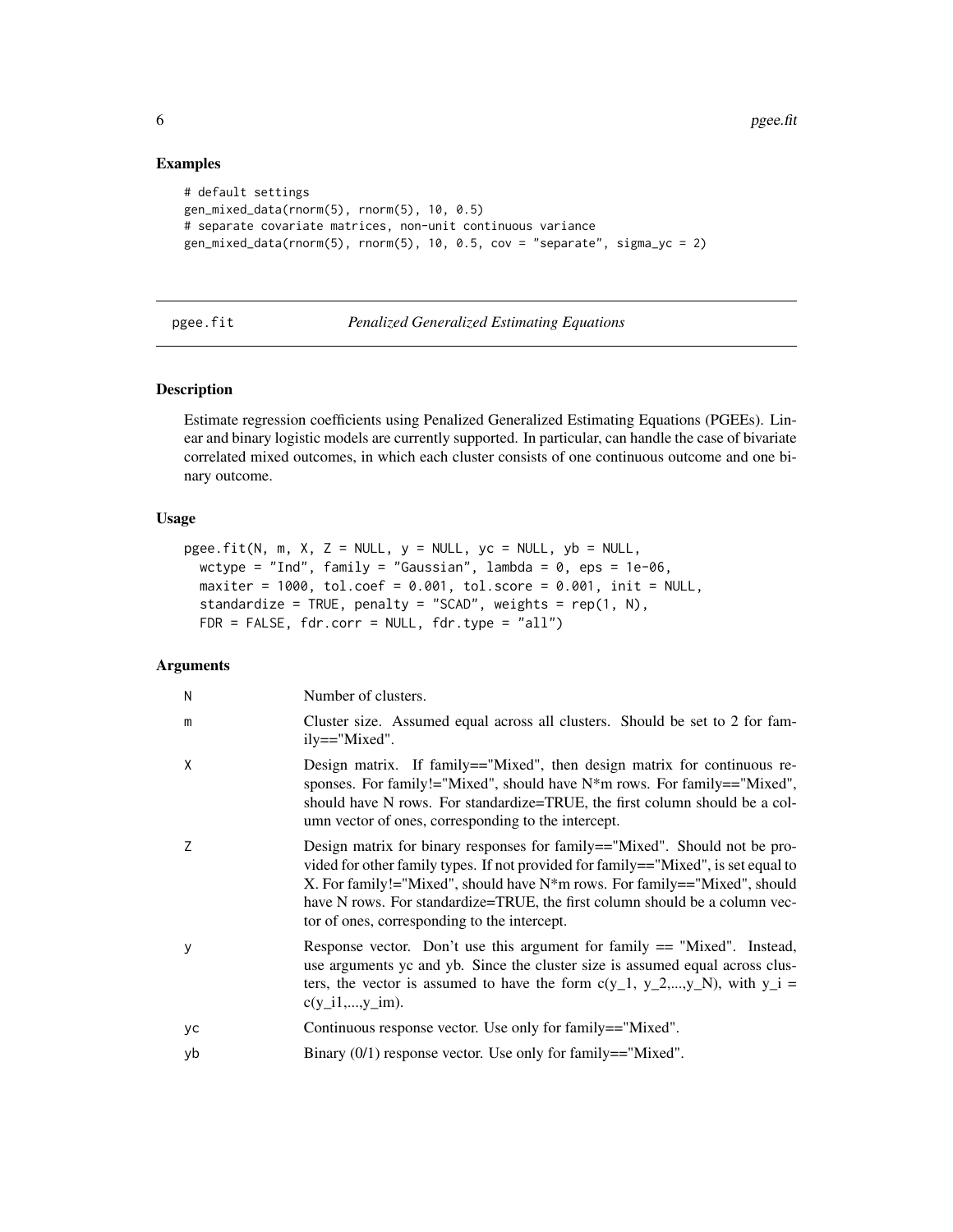| wctype      | Working correlation type; one of "Ind", "CS", or "AR1". For family=="Mixed",<br>"CS" and "AR1" are equivalent.                                                                                                                                             |
|-------------|------------------------------------------------------------------------------------------------------------------------------------------------------------------------------------------------------------------------------------------------------------|
| family      | "Gaussian", "Binomial", or "Mixed" (use the last for bivariate mixed outcomes).<br>Note that for "Binomial", currently only binary outcomes are supported.                                                                                                 |
| lambda      | Tuning parameter(s). A vector of two tuning parameters should be provided for<br>family=="Mixed" (one for the continuous outcome coefficients, and one of the<br>binary outcome coefficients). Otherwise, a single tuning parameter should be<br>provided. |
| eps         | Disturbance in the Linear Quadratic Approximation algorithm.                                                                                                                                                                                               |
| maxiter     | The maximum number of iterations the Newton algorithm tries before declaring<br>failure to converge.                                                                                                                                                       |
| tol.coef    | Converge of the Newton algorithm is declared if two conditions are met: The<br>L1-norm of the difference of successive iterates should be less than tol.coef<br>AND the L1-norm of the penalized score should be less than tol.score.                      |
| tol.score   | See tol.coef.                                                                                                                                                                                                                                              |
| init        | Vector of initial values for regression coefficients. For family=="Mixed", should<br>be c(init_c, init_b). Defaults to glm values.                                                                                                                         |
| standardize | Standardize the design matrices prior to estimation?                                                                                                                                                                                                       |
| penalty     | "SCAD", "MCP", or "LASSO".                                                                                                                                                                                                                                 |
| weights     | Vector of cluster weights. All observations in a cluster are assumed to have the<br>same weight.                                                                                                                                                           |
| <b>FDR</b>  | Should the false discovery rate be estimated for family=="Mixed"? Currently,<br>FDR cannot be estimated for other family types.                                                                                                                            |
| fdr.corr    | Association parameter to use in FDR estimation. The default is to use the asso-<br>ciation parameter estimated from the PGEEs.                                                                                                                             |
| fdr.type    | Estimate the FDR for only the coefficients corresponding to the continuous out-<br>comes ("continuous"), for only the coefficients corresponding to the binary out-<br>comes ("binary"), or for all coefficients ("all", the default).                     |

#### Details

pgee.fit estimates the regression coefficients for a single value of the tuning paramter (or a single pair of tuning parameters in the mixed outcomes case). To select optimal tuning parameter(s) via k-fold cross validation, see cv.pgee.

For bivariate mixed outcomes, the false discovery rate can be estimated.

#### Value

| A list       |                                                                                                                                                                                 |
|--------------|---------------------------------------------------------------------------------------------------------------------------------------------------------------------------------|
| coefficients | Vector of estimated regression coefficients. For family=="Mixed", this takes the<br>form $c(\text{coef} \ c, \text{coef} \ b)$ .                                                |
| <b>VCOV</b>  | Sandwich formula based covariance matrix of estimated regression coefficients<br>(other than the intercept(s)). The row/column names correspond to elements of<br>coefficients. |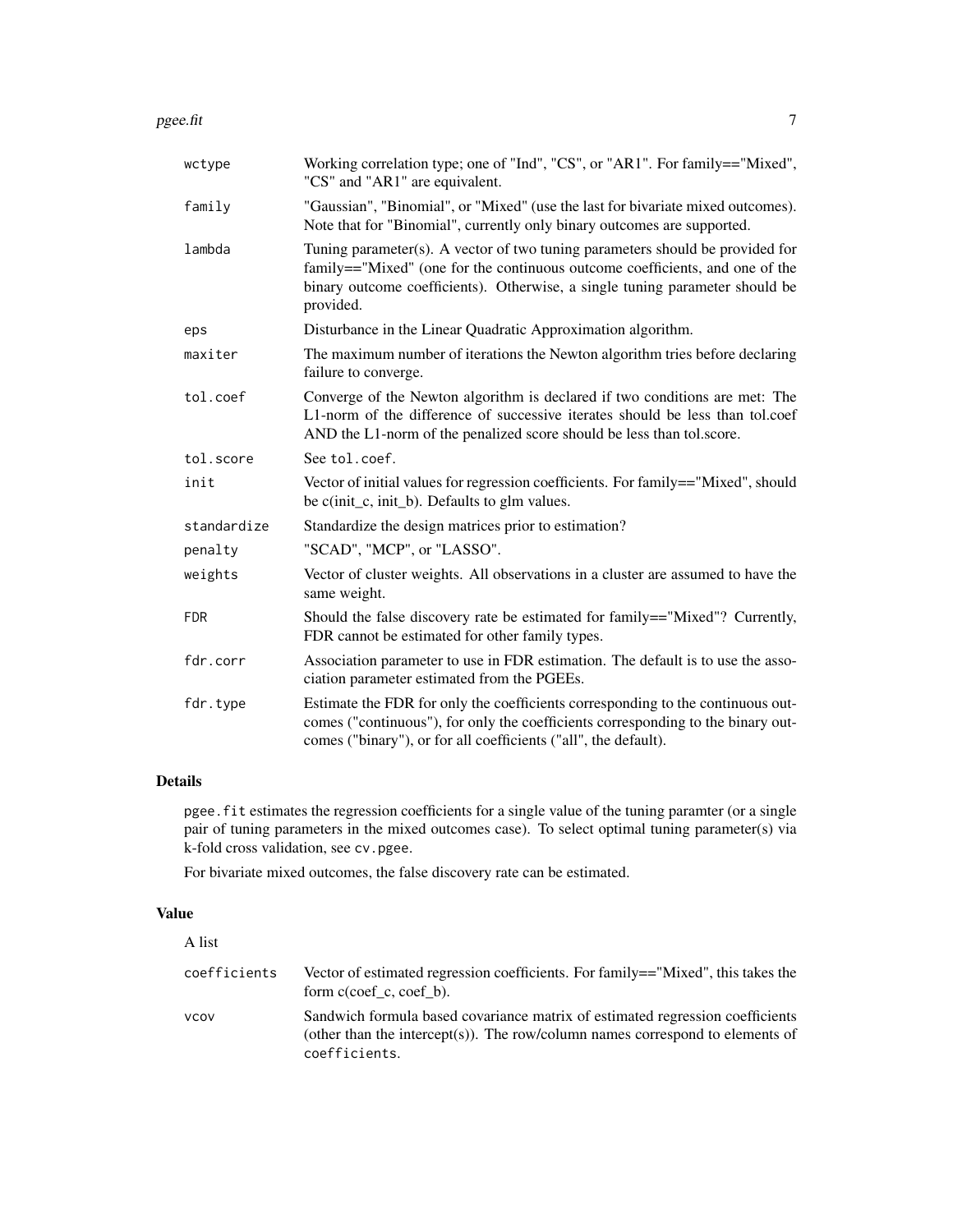<span id="page-7-0"></span>

| phi      | Estimated dispersion parameter.                                                                                                                  |
|----------|--------------------------------------------------------------------------------------------------------------------------------------------------|
| alpha    | Estimated association parameter.                                                                                                                 |
|          | num_iterations Number of iterations the Newton algorithm ran.                                                                                    |
| converge | $0$ =converged, 1=did not converge.                                                                                                              |
| PenScore | Vector of penalized score functions at the estimated regression coefficients. If<br>the algorithm converges, then these should be close to zero. |
| FDR      | Estimated FDR for family=="Mixed", if requested.                                                                                                 |

#### Examples

```
set.seed(100)
# Gaussian
N < - 100m < -10p \le -10y \leq -rnorm(N * m)# If you want standardize = TRUE, you must provide an intercept.
X \le cbind(1, matrix(rnorm(N * m * (p - 1)), N * m, p - 1))
fit \leq pgee.fit(X = X, y = y, N = N, m = m, lambda = 0.5, wctype = "CS",
            family = "Gaussian")
str(fit)
fit$coefficients
fit$vcov
# Binary
y <- sample(0:1, N*m, replace = TRUE)
fit \leq pgee.fit(X = X, y = y, N = N, m = m, lambda = 0.1, wctype = "CS",
            family = "Binomial")
str(fit)
fit$coefficients
fit$vcov
# Bivariate mixed outcomes
# Generate some data
Bc \leq c(2.0, 3.0, 1.5, 2.0, rep(0, times = p - 4))
Bb \leq c(0.7, -0.7, -0.4, rep(0, times = p - 3))
dat <- gen_mixed_data(Bc, Bc, N, 0.5)
# Estimate regression coefficients and false discovery rate
fit \leq pgee.fit(X = dat$X, yc = dat$yc, yb = dat$yb, N = N, m = 2,
            wctype = "CS", family = "Mixed", lambda = c(0.1, 0.05),
            FDR = TRUE)
str(fit)
fit$coefficients
fit$vcov
```
pgee.mixed *pgee.mixed: Penalized Generalized Estimating Equations for Bivariate Mixed Outcomes*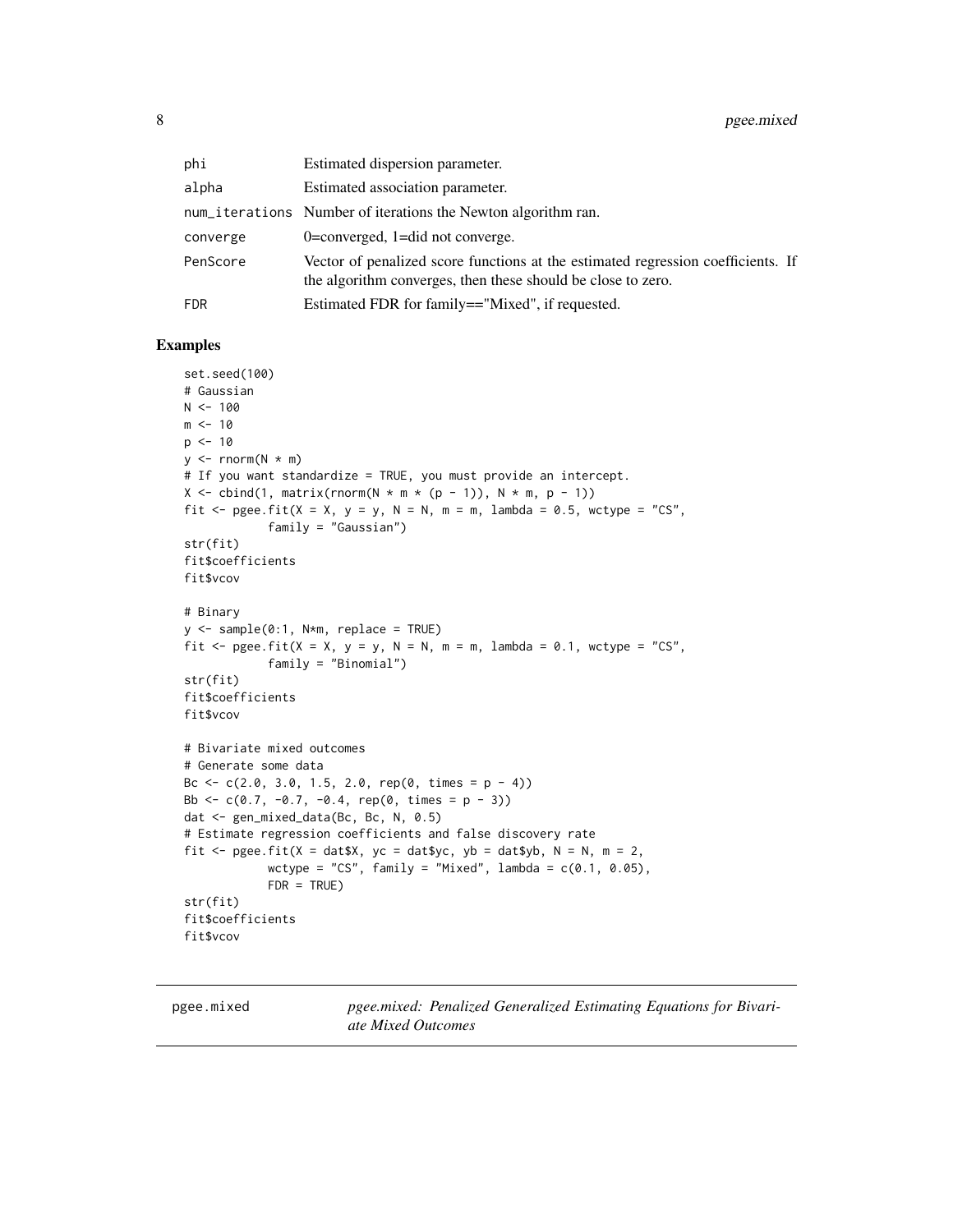#### pgee.mixed 9

#### Description

Perform simultaneous estimation and variable selection for correlated bivariate mixed outcomes (one continuous outcome and one binary outcome per cluster) using penalized generalized estimating equations. In addition, clustered Gaussian and binary outcomes can also be modeled. The SCAD, MCP, and LASSO penalties are supported. Cross-validation can be performed to find the optimal regularization parameter(s).

#### References

Deshpande, V., Dey, D. K., and Schifano, E. D. (2016). Variable selection for correlated bivariate mixed outcomes using penalized generalized estimating equations. Technical Report 16-23, Department of Statistics, University of Connecticut, Storrs, CT.

Wang, L., Zhou, J., and Qu, A. (2012). Penalized generalized estimating equations for highdimensional longitudinal data analysis. Biometrics, 68, 353–360.